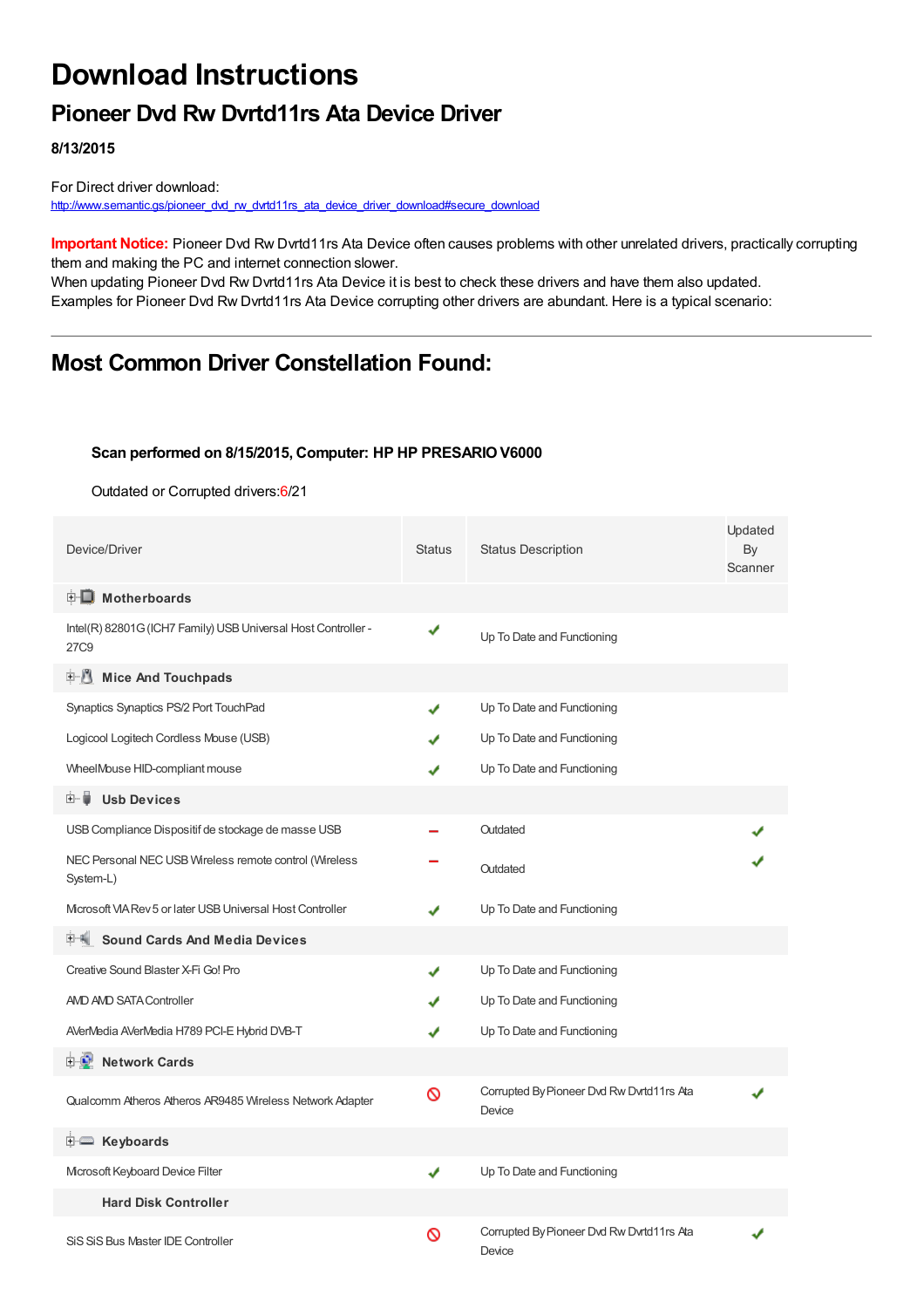### **Others**

| <b>UPEK TouchChip Fingerprint Coprocessor</b> | ∾                          | Corrupted By Pioneer Dvd Rw Dvrtd11rs Ata<br>Device |  |
|-----------------------------------------------|----------------------------|-----------------------------------------------------|--|
| Hewlett-Packard psc 1200 (DOT4)               | ∾                          | Corrupted By Pioneer Dvd Rw Dvrtd11rs Ata<br>Device |  |
| <b>D</b> Cameras, Webcams And Scanners        |                            |                                                     |  |
| Canon Canon MP600R                            | ✔                          | Up To Date and Functioning                          |  |
| Video Cards                                   |                            |                                                     |  |
| ATI ATI MOBILITY RADEON 9600/9700 Series      | ✔                          | Up To Date and Functioning                          |  |
| <b>Devices</b> Input Devices                  |                            |                                                     |  |
| <b>KME Periferica USB Human Interface</b>     | $\boldsymbol{J}$           | Up To Date and Functioning                          |  |
| <b>E-T</b> Port Devices                       |                            |                                                     |  |
| MediaTek DAUSB VCOMPort (COM11)               | ✔                          | Up To Date and Functioning                          |  |
| Monitors<br>中山                                |                            |                                                     |  |
| Sony Digital Flat Panel (1024x768)            | $\boldsymbol{\mathcal{J}}$ | Up To Date and Functioning                          |  |
| <b>E-6</b> Mobile Phones And Portable Devices |                            |                                                     |  |
| <b>Acer NOKIA</b>                             |                            | Up To Date and Functioning                          |  |

## **Pioneer Dvd Rw Dvrtd11rs Ata Device Driver Models:**

| <b>Driver Model</b>                                            | <b>Original</b> | Last<br><b>Upload Date Modification</b> | <b>Driver File</b>                                                                 | <b>File</b><br><b>Size</b> | <b>Most Compatible</b><br><b>Computer Model</b> | <b>Availabilty</b><br>Τо<br>Scanner |
|----------------------------------------------------------------|-----------------|-----------------------------------------|------------------------------------------------------------------------------------|----------------------------|-------------------------------------------------|-------------------------------------|
| Pioneer Dvd Rw Dvrtd11rs Ata<br>Device 21.1621.1               | 2/5/2015        | 8/5/2015                                | pioneer_dvd_rw_dvrtd11rs_ata_device-<br>21.1621.1.exe                              |                            | 65kb NECPC-LL3509D,                             |                                     |
| <b>Pioneer Dvd Rw Dvrtd11rs Ata</b><br><b>Device 2.131.127</b> | 11/24/2014      | 8/9/2015                                | qvuojko-2.131.127.exe                                                              |                            | 219kb Toshiba TECRA R10,                        | ✔                                   |
| <b>Pioneer Dvd Rw Dvrtd11rs Ata</b><br><b>Device 6272.17</b>   | 2/3/2015        | 8/7/2015                                | qv-6272.17.exe                                                                     |                            | 177kb HP Presario V3000,                        | ✔                                   |
| Pioneer Dvd Rw Dvrtd11rs Ata<br>Device T31.19                  | 1/10/2015       | 8/8/2015                                | pioneer_dvd_rw_dvrtd11rs_ata_device-<br>79kb BM8185LUZ,<br>t31.19.exe              |                            |                                                 |                                     |
| Pioneer Dvd Rw Dvrtd11rs Ata 10/27/2014<br>Device 60426        |                 | 8/11/2015                               | pioneer_dvd_rw_dvrtd11rs_ata_device-<br>57kb Acer Veriton L670,<br>60426.exe       |                            |                                                 |                                     |
| Pioneer Dvd Rw Dvrtd11rs Ata 1/7/2015<br>Device 1.124          |                 | 8/11/2015                               | pioneer_dvd_rw_dvrtd11rs_ata_device-84kb<br>1.124, exe                             |                            | HPGU613AA-ACB<br>m9080.ru.                      |                                     |
| <b>Pioneer Dvd Rw Dvrtd11rs Ata</b><br><b>Device 1.11.1332</b> | 10/13/2014      | 8/8/2015                                | bspfn-1.11.1332.exe                                                                |                            | 62kb NECPC-VY26AEZ78,                           |                                     |
| Pioneer Dvd Rw Dvrtd11rs Ata<br><b>Device I2.10024</b>         | 9/9/2014        | 8/12/2015                               | jigbmoaih-i2.10024.exe                                                             |                            | 186kb HP 700-090eg,                             |                                     |
| Pioneer Dvd Rw Dvrtd11rs Ata<br>Device N20237                  | 7/24/2014       | 8/6/2015                                | pioneer_dvd_rw_dvrtd11rs_ata_device-<br>130kb Sony VPOOW29FS,<br>n20237.exe        |                            |                                                 |                                     |
| Pioneer Dvd Rw Dvrtd11rs Ata<br>Device 32371.1                 | 11/19/2014      | 8/11/2015                               | 32371.1.exe                                                                        |                            |                                                 |                                     |
| Pioneer Dvd Rw Dvrtd11rs Ata<br>Device R2.11.1762.1            | 8/4/2014        | 8/9/2015                                | r2.11.1762.1.exe                                                                   |                            | C855-20M                                        |                                     |
| Pioneer Dvd Rw Dvrtd11rs Ata<br>Device 722.11.14               | 12/1/2014       | 8/9/2015                                | pioneer_dvd_rw_dvrtd11rs_ata_device-<br>33kb Lenovo ThinkPad R61,<br>722.11.14.exe |                            |                                                 |                                     |
| Pioneer Dvd Rw Dvrtd11rs Ata 11/4/2014<br>Device L83787        |                 | 8/6/2015                                | 183787.exe                                                                         |                            | t3740.be.                                       |                                     |
| Pioneer Dvd Rw Dvrtd11rs Ata<br><b>Device 62272</b>            | 11/16/2014      | 8/8/2015                                | jniv-62272.exe                                                                     |                            | 114kb IBM 1860WR7,                              |                                     |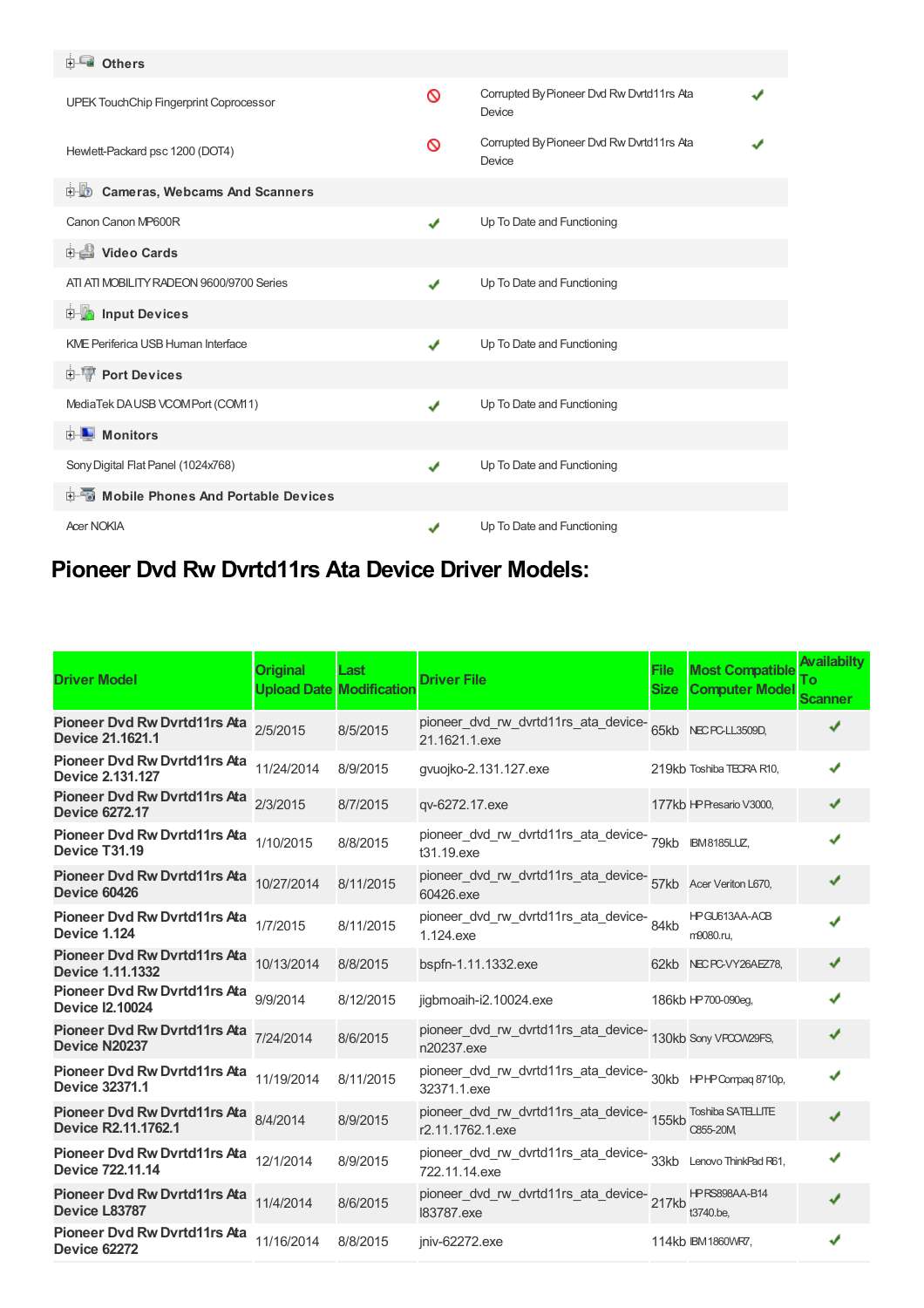| Pioneer Dvd Rw Dvrtd11rs Ata 7/28/2014<br>Device B63274           |            | 8/10/2015 | pioneer_dvd_rw_dvrtd11rs_ata_device-124kb<br>b63274.exe                          |       | HP PRES NB 0050-<br>112EO.            |   |
|-------------------------------------------------------------------|------------|-----------|----------------------------------------------------------------------------------|-------|---------------------------------------|---|
| Pioneer Dvd Rw Dvrtd11rs Ata 8/11/2014<br><b>Device 31.1637</b>   |            | 8/6/2015  | pioneer_dvd_rw_dvrtd11rs_ata_device-28kb<br>31.1637.exe                          |       | HPW0694AA-UUG HPE-<br>110be,          |   |
| Pioneer Dvd Rw Dvrtd11rs Ata<br><b>Device 32678</b>               | 7/27/2014  | 8/5/2015  | pioneer_dvd_rw_dvrtd11rs_ata_device-<br>132kb<br>32678.exe                       |       | Packard Bell IXTREME<br>17202.        |   |
| <b>Pioneer Dvd Rw Dvrtd11rs Ata</b><br>Device Z7292.11.1          | 9/28/2014  | 8/3/2015  | pioneer_dvd_rw_dvrtd11rs_ata_device- 92kb<br>z7292.11.1.exe                      |       | Toshiba Satellite L850-<br>B750,      |   |
| Pioneer Dvd Rw Dvrtd11rs Ata<br><b>Device 63628</b>               | 11/20/2014 | 8/3/2015  | pioneer_dvd_rw_dvrtd11rs_ata_device-209kb IBM28815AU,<br>63628.exe               |       |                                       |   |
| Pioneer Dvd Rw Dvrtd11rs Ata 9/29/2014<br><b>Device 32931.1</b>   |            | 8/6/2015  | dzeyv-32931.1.exe                                                                | 197kb | <b>HPES116AA-B14</b><br>m7480.be.     |   |
| Pioneer Dvd Rw Dvrtd11rs Ata 8/13/2014<br>Device 81.141.11.1      |            | 8/11/2015 | pioneer_dvd_rw_dvrtd11rs_ata_device-<br>191kb LGR560-UARC3BT,<br>81.141.11.1.exe |       |                                       |   |
| Pioneer Dvd Rw Dvrtd11rs Ata 9/28/2014<br><b>Device 32032</b>     |            | 8/6/2015  | pioneer_dvd_rw_dvrtd11rs_ata_device-40kb<br>32032.exe                            |       | HPPS414AA-AB5<br>W1268HK              |   |
| Pioneer Dvd Rw Dvrtd11rs Ata 2/3/2015<br><b>Device 81.1604</b>    |            | 8/12/2015 | pioneer_dvd_rw_dvrtd11rs_ata_device-<br>136kb Lenovo 20B00006UK,<br>81.1604.exe  |       |                                       |   |
| Pioneer Dvd Rw Dvrtd11rs Ata<br>Device Y60494                     | 1/25/2015  | 8/8/2015  | pioneer_dvd_rw_dvrtd11rs_ata_device-78kb<br>y60494.exe                           |       | HPGX610AAR-ABA<br>m9180f,             |   |
| Pioneer Dvd Rw Dvrtd11rs Ata 9/10/2014<br><b>Device 1.10822</b>   |            | 8/8/2015  | pioneer_dvd_rw_dvrtd11rs_ata_device-<br>91kb<br>1.10822.exe                      |       | EUROCOM Panther 5D,                   |   |
| Pioneer Dvd Rw Dvrtd11rs Ata 1/31/2015<br>Device 1.1241.17        |            | 8/11/2015 | pioneer_dvd_rw_dvrtd11rs_ata_device-208kb<br>1.1241.17.exe                       |       | HPHP Pavilion dv7-<br>6158ca,         |   |
| Pioneer Dvd Rw Dvrtd11rs Ata 10/21/2014<br><b>Device H2.13984</b> |            | 8/8/2015  | pioneer_dvd_rw_dvrtd11rs_ata_device-<br>145kb HPHPdx2700 MT,<br>h2.13984.exe     |       |                                       |   |
| Pioneer Dvd Rw Dvrtd11rs Ata<br>Device 2433                       | 9/30/2014  | 8/9/2015  | pioneer_dvd_rw_dvrtd11rs_ata_device-<br>147kb HPPavilion ze4600,<br>2433.exe     |       |                                       |   |
| Pioneer Dvd Rw Dvrtd11rs Ata 1/1/2015<br><b>Device 7372.16</b>    |            | 8/9/2015  | cv-7372.16.exe                                                                   |       | 54kb Sony VPCZ11A7R,                  |   |
| Pioneer Dvd Rw Dvrtd11rs Ata 8/27/2014<br><b>Device 1.1649</b>    |            | 8/11/2015 | pioneer_dvd_rw_dvrtd11rs_ata_device-86kb<br>1.1649.exe                           |       | Compaq DQ119A-ABZ<br>S5400IT IT340,   |   |
| Pioneer Dvd Rw Dvrtd11rs Ata 11/1/2014<br>Device 73684            |            | 8/9/2015  | pioneer_dvd_rw_dvrtd11rs_ata_device-<br>164kb Sony VGN-UX490N<br>73684.exe       |       |                                       |   |
| <b>Pioneer Dvd Rw Dvrtd11rs Ata</b><br>Device 1.11.1409           | 10/28/2014 | 8/13/2015 | pioneer_dvd_rw_dvrtd11rs_ata_device-<br>165kb<br>1.11.1409.exe                   |       | HPHPCompag dc7100<br>CMT.             |   |
| Pioneer Dvd Rw Dvrtd11rs Ata<br><b>Device 322.189</b>             | 9/18/2014  | 8/13/2015 | pioneer_dvd_rw_dvrtd11rs_ata_device-64kb<br>322.189.exe                          |       | HP Presario V2000,                    | ✔ |
| Pioneer Dvd Rw Dvrtd11rs Ata<br><b>Device D20941.1</b>            | 11/6/2014  | 8/11/2015 | pioneer_dvd_rw_dvrtd11rs_ata_device-<br>173kb<br>d20941.1.exe                    |       | HPVS312AA-UUG HPE-<br>025be.          |   |
| Pioneer Dvd Rw Dvrtd11rs Ata<br>Device 21.1381.1                  | 12/4/2014  | 8/8/2015  | palzhclt-21.1381.1.exe                                                           | 152kb | Packard Bell ISTART<br>B4005,         |   |
| Pioneer Dvd Rw Dvrtd11rs Ata<br><b>Device 722.127</b>             | 9/25/2014  | 8/10/2015 | pioneer_dvd_rw_dvrtd11rs_ata_device-<br>31kb<br>722.127.exe                      |       | Fujitsu AMLO PRO<br>V3515,            |   |
| Pioneer Dvd Rw Dvrtd11rs Ata 8/16/2014<br><b>Device 8061.12</b>   |            | 8/6/2015  | pioneer_dvd_rw_dvrtd11rs_ata_device-87kb<br>8061.12.exe                          |       | Toshiba Dynabook<br>R732/39GB,        |   |
| Pioneer Dvd Rw Dvrtd11rs Ata<br><b>Device 31.1364</b>             | 11/12/2014 | 8/12/2015 | pioneer_dvd_rw_dvrtd11rs_ata_device-75kb<br>31.1364.exe                          |       | HPHP Pavilion dv 9500<br>Notebook PC, |   |
| Pioneer Dvd Rw Dvrtd11rs Ata<br><b>Device 1.12692</b>             | 2/4/2015   | 8/12/2015 | pioneer_dvd_rw_dvrtd11rs_ata_device-<br>55kb<br>1.12692.exe                      |       | <b>HPKT850AV-ABJ</b><br>s3540jp,      |   |
| Pioneer Dvd Rw Dvrtd11rs Ata<br><b>Device 31.1768</b>             | 8/31/2014  | 8/11/2015 | pioneer_dvd_rw_dvrtd11rs_ata_device-<br>55kb<br>31.1768.exe                      |       | NEC PC-MY20RBZ74,                     |   |
| Pioneer Dvd Rw Dvrtd11rs Ata<br><b>Device 21.12.138</b>           | 1/19/2015  | 8/7/2015  | pioneer_dvd_rw_dvrtd11rs_ata_device-118kb Sony VGNFE41ZR<br>21.12.138.exe        |       |                                       |   |
| Pioneer Dvd Rw Dvrtd11rs Ata 9/14/2014<br>Device F40766           |            | 8/7/2015  | pioneer_dvd_rw_dvrtd11rs_ata_device-<br>139kb<br>f40766.exe                      |       | HPFJ454AA-AC4<br>s3620b,              |   |
| Pioneer Dvd Rw Dvrtd11rs Ata 11/27/2014<br><b>Device V621.189</b> |            | 8/11/2015 | pioneer_dvd_rw_dvrtd11rs_ata_device-23kb<br>v621.189.exe                         |       | <b>BYTSPD ByteSpeed</b><br>LLC,       |   |